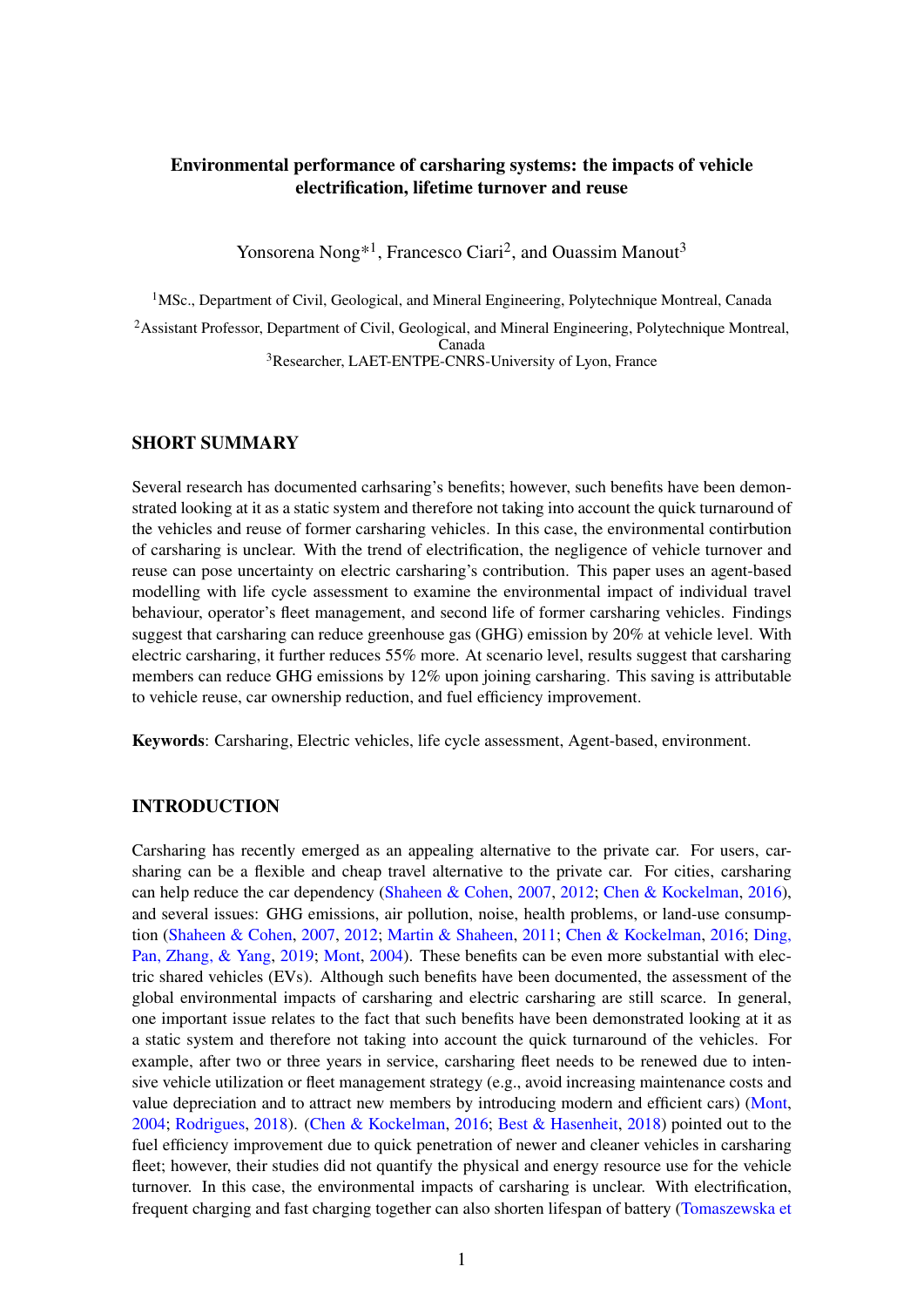[al.,](#page-8-5) [2019\)](#page-8-5), thereby resulting in a replacement of battery or vehicle. Given this, the contribution of electric carsharing can be questionable. Further, after fleet renewal, former carsharing vehicles are typically sold to second-hand market to delay frequent vehicle scrapping, which is highly sensitive for environment [\(Guyon,](#page-7-3) [2017\)](#page-7-3). To date, literature on vehicle reuse is sparse, as it is often overlooked; thus, several consequences remain unknown. To fill this gap, this research investigates the environmental impacts of carsharing electrification, turnover (replacement frequency), and reuse on second-hand market. Unlike previous research [\(Guyon,](#page-7-3) [2017\)](#page-7-3), we investigate these impacts in a complex urban mobility system that includes carsharing, among other travel modes (private vehicles, transit, bikes, etc.). We also consider the heterogeneity of travelers and their preferences using an agent-based model.

### METHODOLOGY

To assess the environmental impacts of carsharing in a complex urban mobility system, we combine an agent-based transportation model (ABM), namely *MATSim* [\(Horni, Nagel, & Axhausen,](#page-7-4) [2016\)](#page-7-4) with a life cycle assessment (LCA) model [\(Sacchi, Mutel, Bauer, & Cox,](#page-8-6) [2019\)](#page-8-6), as shown in (Figure [1\)](#page-1-0). This methodology captures individual travel behavior, carsharing management and operation, vehicle reuse and their life cycle impacts. MATSim simulates daily urban mobility dynamics including carsharing and feeds its outcomes to the LCA model (*Carculator*). These outcomes include travel modes, travel times and distances, energy use for every agent. *Carculator* quantifies the environmental footprint of the private cars and carsharing by breaking down these impacts into different life stages to capture the whole range of impacts, beyond the scope of vehicle use. This methodology is applied to the case study of Montreal, Canada.

<span id="page-1-0"></span>

Figure 1: Simplified structure of ABM-LCA framework

#### *Agent-based transportation model*

MATSim is a multi-agent transportation and activity-based simulation framework [\(Horni et al.,](#page-7-4) [2016\)](#page-7-4). It simulates individual mobility behavior on a daily basis. MATSim agents perform activities, like work, education, or shopping. To engage in these activities, agents need to make different travel decisions: mode choice, departure time choice, or route choice. MATSim is capable of considering all these decision dimensions to maximize the utility of agents. To this end, it uses a co-evolutionary algorithm. That is, agents try out and score various travel choices, until an optimum is reached for each agent and for all the population.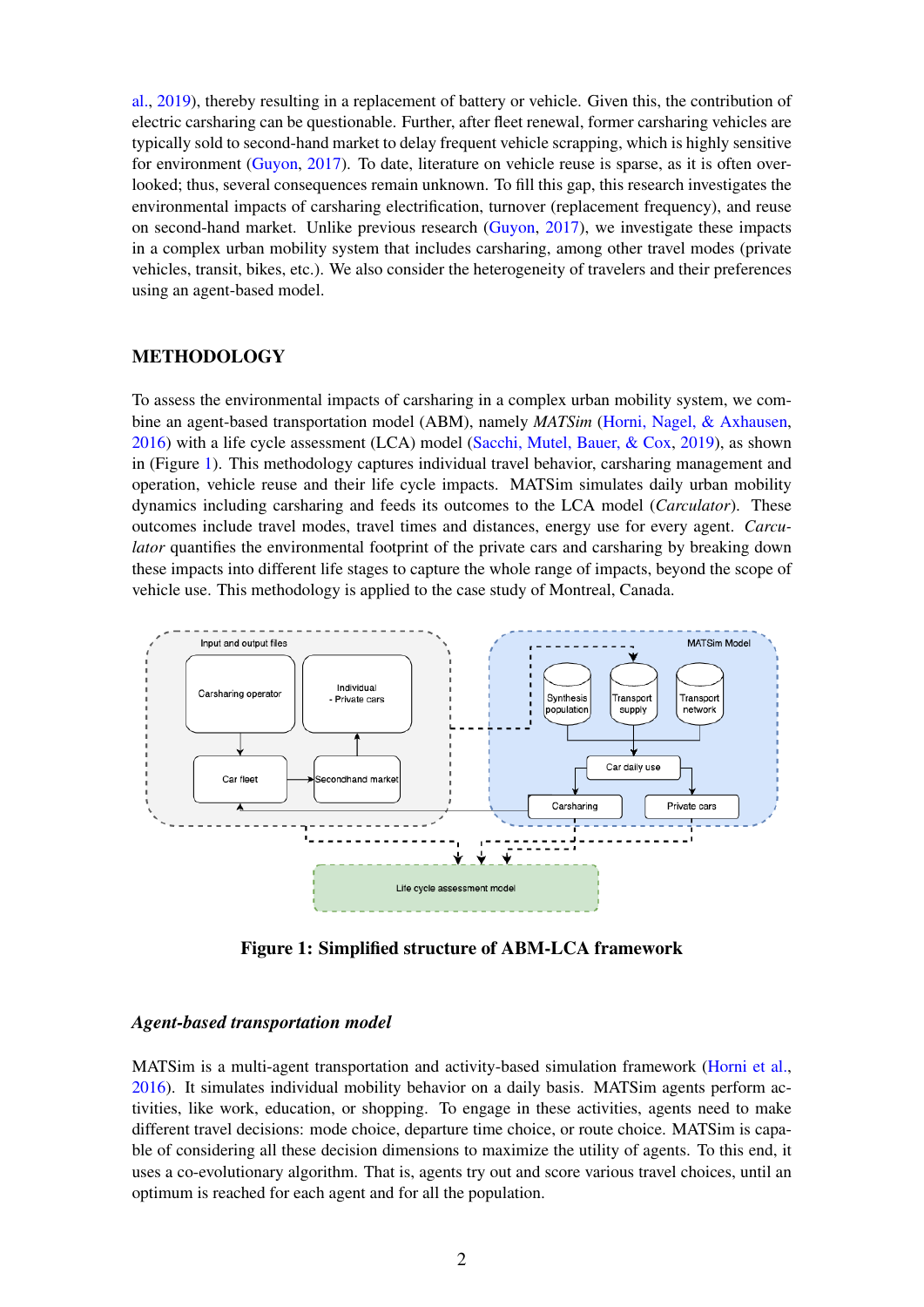Travel demand and supply: MATSim relies on a synthetic population of agents that replicates observed data on travel and activity habits of the population of interest. We adapt the syn-thetic population from [\(Manout & Ciari,](#page-8-7) [2021\)](#page-8-7). This population includes main activities and travel characteristics of Montrealers.

For agents to perform their daily activities, they need to travel from one location to another. Travel can be performed using different travel modes: private car, transit, bike, walk, or carsharing. The supply of each mode is described in detail (networks, schedules, capacities, etc.). For carsharing, we include the location of stations, their number of vehicles, and their type (one-way or two-way).

**Development of carsharing:** To simulate the carsharing mobility scenario (including ecarsharing), we combine two MATSim extensions: carsharing [\(Ciari, Balac, & Axhausen,](#page-7-5) [2016\)](#page-7-5) and electric vehicles [\(Waraich & Bischoff,](#page-8-8) [2016\)](#page-8-8). Two types of electric shared cars are modeled:

- 1. One-way cars: cars can be picked up at a station and dropped-off at another one.
- 2. Two-way cars: cars can be picked up at any station but should be returned to the same station.

The use of shared EVs is constrained by their battery state-of-charge (SOC). The SOC of EVs decreases due to driving and to the use of auxiliary energy. The energy consumption of EVs is modelled according to [\(Bartlomiej, Slaski, & Maciejewski,](#page-7-6) [2016;](#page-7-6) [Waraich & Bischoff,](#page-8-8) [2016\)](#page-8-8).

Stations are located in areas with a high car trip production density, i.e. more than 60 outgoing car trips per day. This results in 568 stations for the Island of Montreal. In each station, at least 4 shared vehicles are available for reservation: 2 one-way and 2 two-way cars. The number of vehicles is proportional to the density of car trips. The fleet size of carsharing is 3,183 vehicles, 50% of which are EVs and the rest ICEVs (internal-combustion engine vehicles). EVs batteries have a capacity of 30 kWh. The recharging of shared EVs is only allowed at carsharing stations. Each station provides a charging infrastructure of 7.5 kW (Level 2 chargers).

Carsharing membership is sensitive to the accessibility of the system. In this research, we grant a carsharing membership to agents with a driving license and who live near a carsharing station, i.e. less than 500 meters.

**Assumptions:** Research on EVs highlights the impact of range anxiety on the adoption and use of battery-EVs [\(Franke, Neumann, Bühler, Cocron, & Krems,](#page-7-7) [2011;](#page-7-7) [Franke & Krems,](#page-7-8) [2013;](#page-7-8) [Tate, Harpster, & Savagian,](#page-8-9) [2008\)](#page-8-9). Range anxiety can be defined as the fear of being stranded due to an empty EV battery [\(Tate et al.,](#page-8-9) [2008\)](#page-8-9). To include this effect in the simulation, we consider range anxiety as a penalty in the utility function of agents each time the state-of-charge (SOC) of the battery drops below a symbolic threshold of 10%. Consequently, agents learn to avoid using shared EVs in the case where it is likely for them to end up with a very low SOC. Further, the energy consumption of EVs depends on temperature [\(Bartlomiej et al.,](#page-7-6) [2016;](#page-7-6) [Yuksel & Michalek,](#page-8-10) [2015\)](#page-8-10). We assume a constant temperature of  $15^{\circ}$ C.

# *Life cycle assessment*

The system boundary in this LCA includes raw material extraction, vehicle operation and maintenance, end-of-life stage, fuel cycle, and infrastructure provision and maintenance. The functional unit is the impacts of carsharing scenario in Montreal over 10 years. 10 years is a reasonable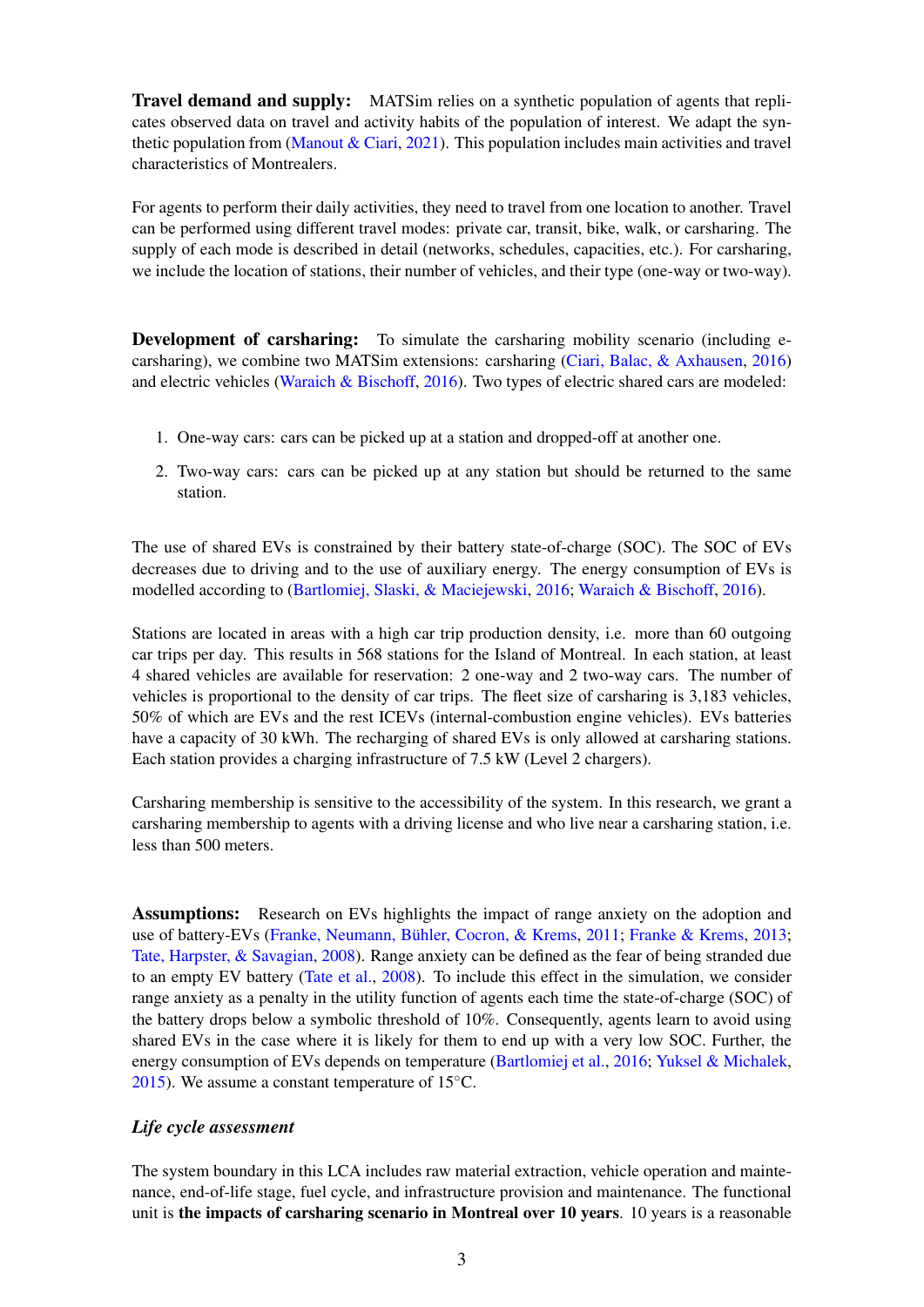lifetime for private cars and a convenient time frame to study mid-term impacts of fleet replacement strategies of carsharing operators. In this study, we limit the analysis of LCA results to greenhouse gas (GHG) emission. ReCiPe midpoint was used for the characterization method. Our inventory relied on *Ecoinvent 3.6*. Vehicle lifetime mileage (VLM) is assumed to be 150,000 km for private car (ICEV). This is derived from the annual mileage and vehicle age in Quebec [\(Natural Resources Canada,](#page-8-11) [2021\)](#page-8-11). The VLM of shared vehicles is assumed to be 200,000 km for both ICEV and EV. This assumption is conservative considering that shared vehicle lifetime usually exceeds those of private cars and even taxi [\(Fernando et al.,](#page-7-9) [2020\)](#page-7-9). The electricity mix is modeled after the grid system of the province of Quebec, in which 99.8% of generated electricity is from hydro-power and wind [\(Canada Energy Regulator,](#page-7-10) [2021\)](#page-7-10).

Quantification of vehicle turnover and reuse: To explore the impacts of vehicle turnover, we assume that carsharing vehicles' first useful lifespan is 3 years. After that, these vehicles are sold in the second-hand market. Further, these vehicles are assumed to reach the same lifetime mileage as their counterparts, private cars. These vehicles are also expected to have a total useful life of only 7 years compared to 10 years for private vehicles (Figure [2\)](#page-3-0). To account for the impacts of vehicle turnover, we assume that (i) the production of new cars increases physical and energy resource use (negative impact), (ii) newly introduced vehicles are more fuel-efficient than old ones (positive impact) at each turnover and (iii) old shared cars are reused in the secondhand market (positive impact). The life cycle impacts of shared vehicles are split between the carsharing operator and private households. The allocation method is based on average carsharing and second-hand use annual mileage [\(Guyon,](#page-7-3) [2017\)](#page-7-3).

<span id="page-3-0"></span>

Figure 2: Fleet turnover at 3 years

# RESULTS AND DISCUSSION

Results are described at both vehicle and scenario level. At the vehicle level, shared use vehicles have lower impact on all considered phases in comparison with private cars (Figure [3\)](#page-4-0). This saving is attributable to the longer designed lifetime of carsharing and vehicle reuse. Shared ICEVs are found to reduce GHG emissions by 20%, while shared EVs at 75% compared to private ICEVs if the vehicle is produced in 2021. In addition, the result is sensitive to the vehicle production year, taking into account the changes in fuel economy, vehicle curb mass, infrastructure, etc. For example, the manufacturing and end-of-life impacts of shared EVs are shown to decrease over time; however, this reduction is offset by an increase in infrastructure impacts in the future.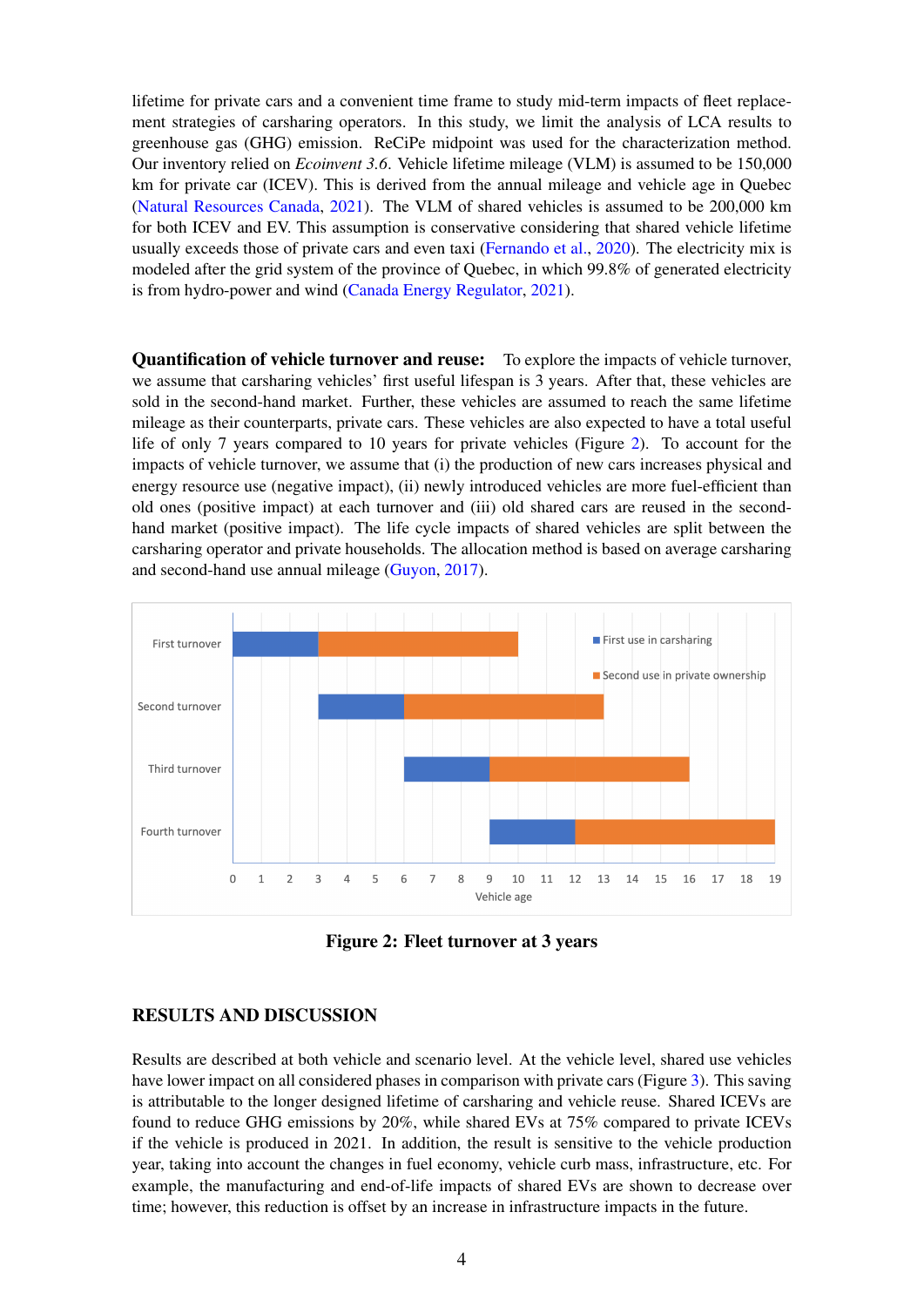<span id="page-4-0"></span>

Figure 3: GHG impact at vehicle level

<span id="page-4-1"></span>

Figure 4: GHG impacts at scenario level (Left - Comparison of impacts as a whole system; Right - Comparison of impacts between prior and upon joining carsharing)

At scenario level, the results of the simulation are described relative to a baseline scenario, in which carsharing service is not available and potential users own private cars and have access to it. Findings suggest that carsharing can cut down the GHG emissions by 18% (Figure [4](#page-4-1) - Left). This potential reduction is attributable to a decrease in car ownership, vehicle reuse, and fuel efficiency improvement. In the same (Figure [4](#page-4-1) - Left), the scenario without consideration of fleet turnover leads to an overestimation of 20% reduction compared to baseline scenario.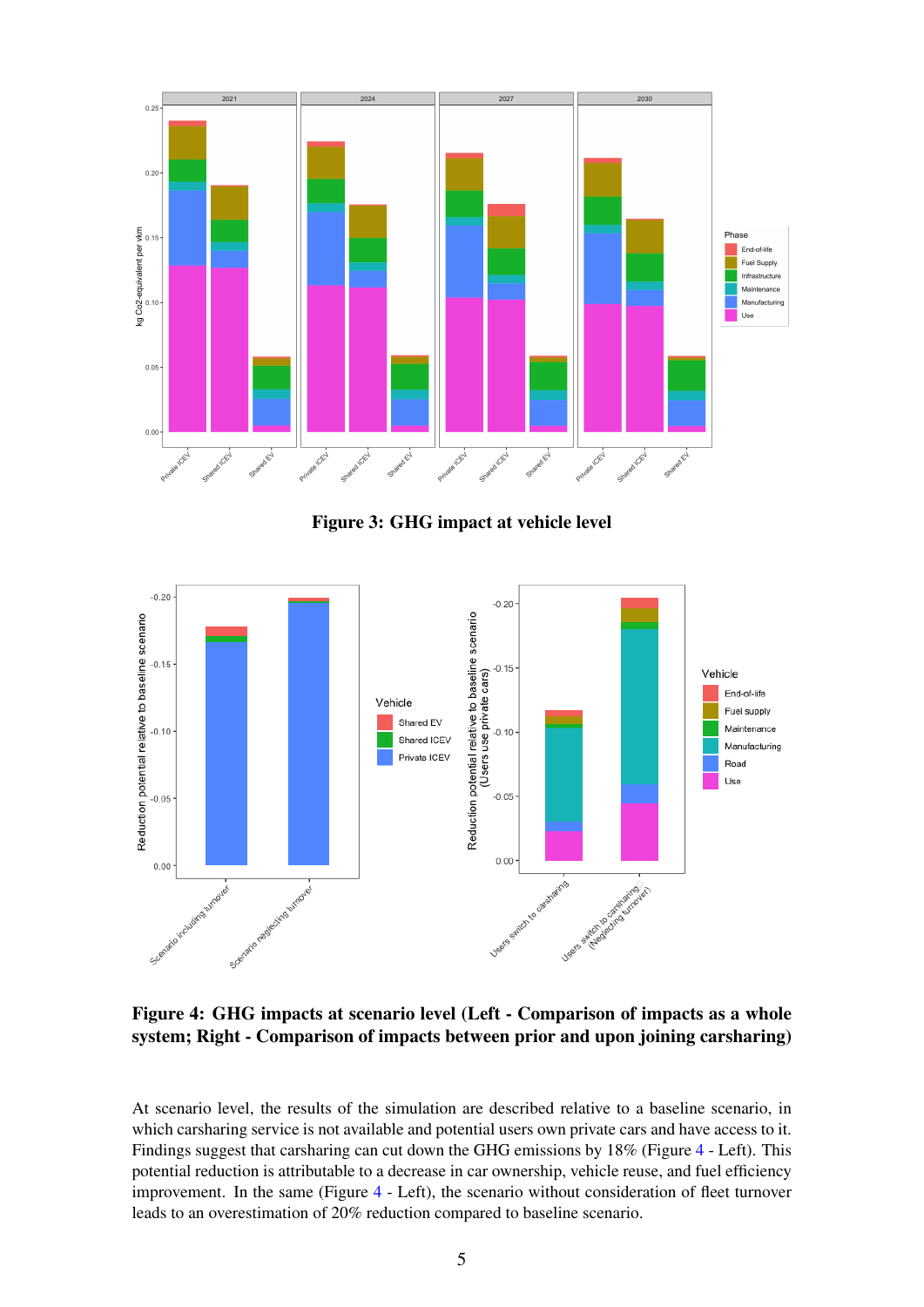In addition, if we limit the evaluation to GHG impacts of carsharing members in prior and upon joining carsharing organization, it has found that carsharing members collectively reduce GHG emissions by  $12\%$  (Figure [4](#page-4-1) - Right). This reduction potential considered the impacts of fleet turnover and reuse in the GHG footprint. On the contrary, the negligence of fleet turnover has been shown to overestimate the reduction by 8% more compared to the scenario with consideration of fleet turnover, and we show therefore again that this finding is very significant.

At the vehicle level, our results confirm previous findings on the potential of carsharing vehicle in reducing GHG emissions [\(Martin & Shaheen,](#page-8-2) [2011;](#page-8-2) [Doka & Ziegler,](#page-7-11) [2000\)](#page-7-11). Most of relates to production and disposal phases (Figure [3\)](#page-4-0). Some of them are, however, offset by the use phase of vehicles. Including second use, a further GHG reduction for carsharing vehicle is observed, in line with prior findings [\(Guyon,](#page-7-3) [2017\)](#page-7-3). This confirms the hypothesis made that the exclusion of vehicle reuse will inevitably underestimate the potential contribution of carsharing.

With carsharing mobility scenario over 10 years as the analysis functional unit, the contribution of carsharing is found to be very significant and sensitive to fleet replacement. According to [\(Mont,](#page-8-3) [2004\)](#page-8-3) and [\(Rodrigues,](#page-8-4) [2018\)](#page-8-4), carsharing operators prefer, for various reasons, to renew their fleet each 1 or 3 years maximum. However, [\(Mont,](#page-8-3) [2004\)](#page-8-3) assumes that the replacement strategy has a positive effect as new and efficient vehicles are introduced in the fleet. In other studies, the adverse effect related to the increase in car production and disposal is also considered but not evaluated [\(Chen & Kockelman,](#page-7-0) [2016;](#page-7-0) [Rodrigues,](#page-8-4) [2018\)](#page-8-4). In contrast, our findings reveal that vehicles replacement does not totally offset but dampens the positive effect. To our knowledge, our research is the first to evaluate all impacts of fleet turnover, thereby providing a methodological framework that do not overstate positive impacts of carsharing.

Our findings on the global impacts of electric carsharing towards the fleet replacement and secondhand market reuse sheds new light on the environmental potential of the electrification of mobility services (urban mobility, delivery services, etc.) that require replacement of their fleet. In these services, the potential contribution of electrification might not be achieved by simply adopting the EV technology. Operation strategies should also be adapted.

Finally, our research adopts a global approach that does not differentiate between local and global environmental impacts. In reality, the impacts of the electrification of carsharing are spatially distributed to the advantage of cities hosting electric carsharing programs, and to the disadvantage of countries and regions that provide and process the required materials for EV batteries. This is likely to exacerbate environmental inequalities if only the local perspective, i.e. local benefits for cities, is adopted.

# CONCLUSION AND SHORTCOMINGS

Our research demonstrates the contribution of a comprehensive methodology to account for the impacts of vehicle electrification, turnover, and reuse on environmental performance of carsharing together in one place. By relying on ABM and LCA, this methodology takes into account individual travel behaviours and their wider effects on the impacts of adoption and use of carsharing in competition with other travel modes. The methodology can evaluate the environmental impacts of fleet management strategies of carsharing operators. In this respect, the proposed model addresses some of the limitations of previous studies. It provides a comprehensive insight into actual contribution of carsharing and electric carsharing.

Our research points at a trade-off between the electrification, replacement frequency and reuse of shared vehicles and their environmental impacts. To understand the overall impact, more research is needed, as there is no literature on how newer vehicles in the fleet influences carsharing adoption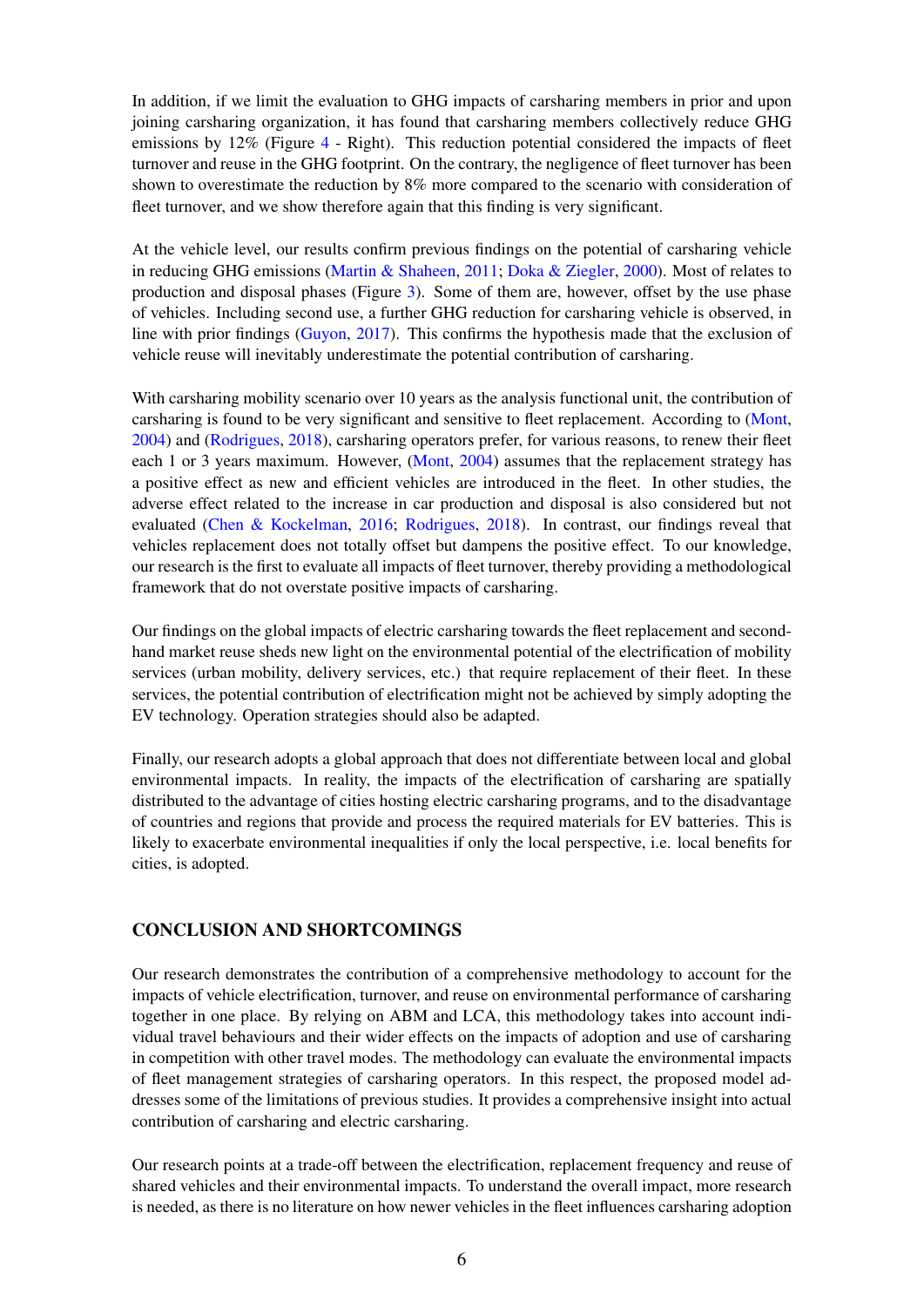after fleet renewal. Understanding this trade-off, is crucial for the future of carsharing as it will help us understanding, if much larger carsharing systems are realistic and if we should really want it.

Despite our best effort to address numerous challenges faced during this research, it is still subject to several limitations. For instance, for the LCA method to be comprehensive, it needs to include all the use aspects of the product under investigation. In our case, we rely on MATSim to understand the adoption and the use of e-carsharing. Nevertheless, MATSim simulates the mobility dynamics of one day, be it weekday or weekend. In the case study of Montreal, we rely on a weekday. However, our LCA methodology has a time-frame of 10 years. To address this inconsistency, we assume that the 10 years are all made of the same weekday. This is a clear limitation to our work. In reality, the use of carsharing might differ between weekdays and weekends, or according to seasons of the year. To address this limitation, we need panel data on travel and activity behaviors. These data can produce different mobility dynamic snapshots at different times (weekday, weekend, Summer, etc.) to be fed to LCA.

Another noteworthy limitation is related to the calibration of MATSim and electric carsharing. The adoption and use of carsharing as a travel mode in competition with other modes require the calibration of MATSim. That is, the evaluation of the preferences of users towards travel modes. In Montreal, we rely on a simple calibration procedure that needs to be refined. Work in this direction is ongoing to include carsharing records in the calibration process of MATSim.

The adoption and use of old shared vehicles in the second-hand market is another limitation to this research. several research questions need to be addressed: who buys old shared vehicles? For which use? and for how long? And what would these car-buyers do in the absence of old shared cars? Answers to these questions can impact the evaluation of the environmental impacts of electric carsharing and carsharing. To overcome this limitation in future research, the proposed methodology will incorporate dynamic vehicle stock modeling. In this paper, we assumed that all old carsharing vehicles are sold to private use at the same time. This is expected not to be true, as the demand of such vehicle varies greatly from one individual to another.

Our paper relied on a literature that carsharing vehicle first useful lifespan is 3 years. With the help of dynamic vehicle stock, future paper will also be able to explore various frequencies of fleet turnover or replacement. Understanding the sensitivity of fleet replacement strategy is a key ingredient to a sustainable management and operation of carsharing.

In this paper, we do not model the relocation of shared vehicles and the impact it may have on LCA. Relocation of the fleet requires excess travel mileage to balance carsharing demand and supply. This induces an increase in the environmental and energy impacts of carsharing, especially with shared ICEVs. Future research should include relocation strategies in the transportation simulation to better assess the global impacts of the electrification of carsharing.

# ACKNOWLEDGMENT

The authors are grateful to the MATSim community, and especially to PhD. Miloš Balac and PhD. ´ Joschka Bischoff for their help. The authors are also grateful to the developers and maintainers of Carculator (<https://carculator.readthedocs.io/en/latest/index.html>). This research was supported by the Region Auvergne Rhône-Alpes (grant 19008027 01-15713), IVADO, and Compute Canada.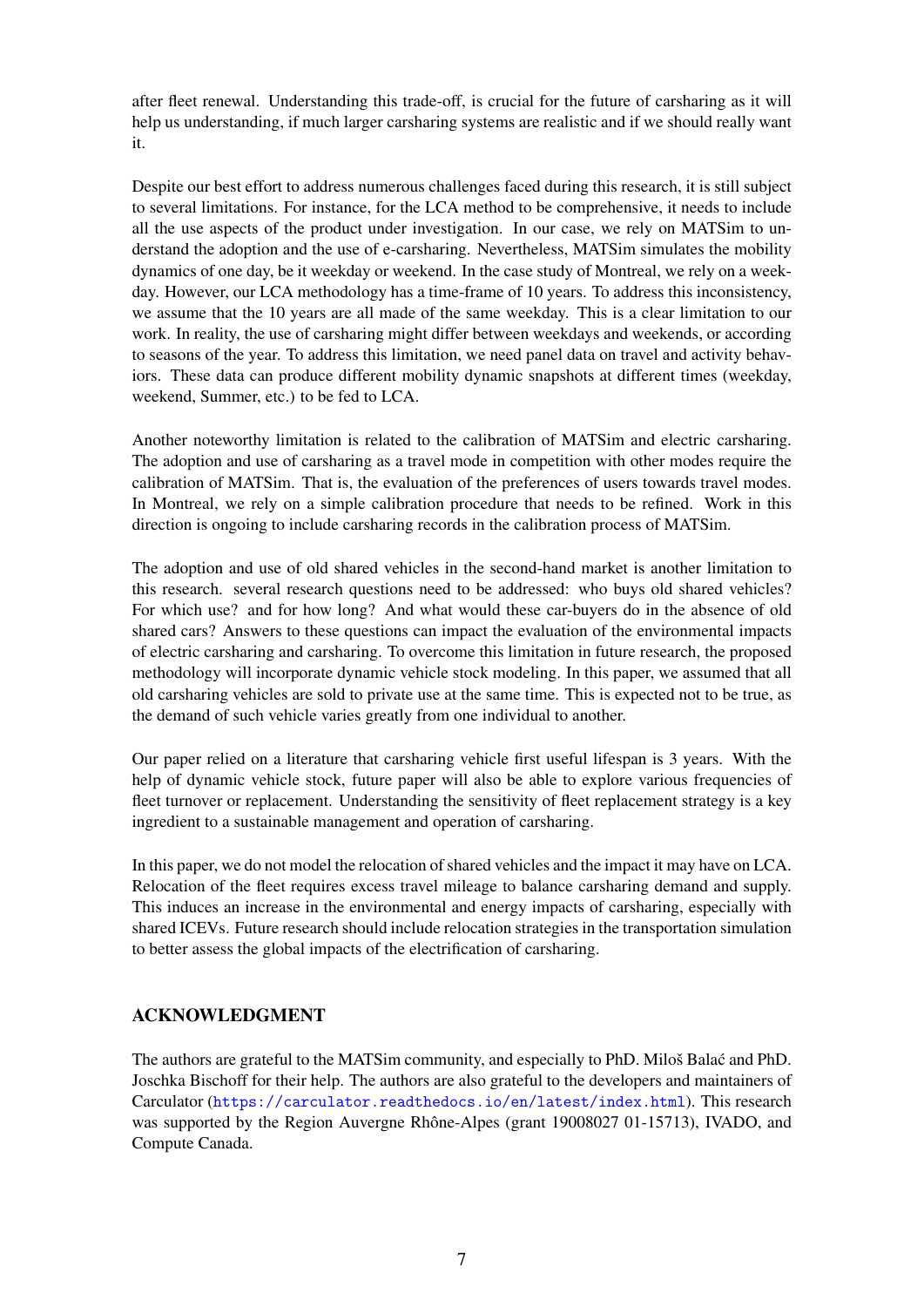#### **REFERENCES**

- <span id="page-7-6"></span>Bartlomiej, O., Slaski, G., & Maciejewski, M. (2016). Statistical analysis of realworld urban driving cycles for modelling energy consumption of electric vehicles. *Journal of Mechanical and Transport Engineering*. Retrieved from [https://](https://sin.put.poznan.pl/publications/details/n56221) [sin.put.poznan.pl/publications/details/n56221](https://sin.put.poznan.pl/publications/details/n56221) doi: 10.21008/J.2449 -920X.2016.68.2.03
- <span id="page-7-2"></span>Best, A., & Hasenheit, M. (2018, 9). *Car sharing in germany: A case study on the circular economy.*
- <span id="page-7-10"></span>Canada Energy Regulator. (2021). *Canada energy regulator.* Retrieved 2021/07/29, from [https://www.cer-rec.gc.ca/en/data-analysis/energy-commodities/](https://www.cer-rec.gc.ca/en/data-analysis/energy-commodities/electricity/report/2017-canadian-renewable-power/province/canadas-renewable-power-landscape-2017-energy-market-analysis-quebec.html) [electricity/report/2017-canadian-renewable-power/province/](https://www.cer-rec.gc.ca/en/data-analysis/energy-commodities/electricity/report/2017-canadian-renewable-power/province/canadas-renewable-power-landscape-2017-energy-market-analysis-quebec.html) [canadas-renewable-power-landscape-2017-energy-market-analysis](https://www.cer-rec.gc.ca/en/data-analysis/energy-commodities/electricity/report/2017-canadian-renewable-power/province/canadas-renewable-power-landscape-2017-energy-market-analysis-quebec.html) [-quebec.html](https://www.cer-rec.gc.ca/en/data-analysis/energy-commodities/electricity/report/2017-canadian-renewable-power/province/canadas-renewable-power-landscape-2017-energy-market-analysis-quebec.html)
- <span id="page-7-0"></span>Chen, T. D., & Kockelman, K. M. (2016, August). Carsharing's life-cycle impacts on energy use and greenhouse gas emissions. *Transportation Research Part D: Transport and Environment*, *47*, 276–284. Retrieved from [https://doi.org/10.1016/](https://doi.org/10.1016/j.trd.2016.05.012) [j.trd.2016.05.012](https://doi.org/10.1016/j.trd.2016.05.012) doi: 10.1016/j.trd.2016.05.012
- <span id="page-7-5"></span>Ciari, F., Balac, M., & Axhausen, K. W. (2016, January). Modeling carsharing with the agent-based simulation MATSim: State of the art, applications, and future developments. *Transportation Research Record: Journal of the Transportation Research Board*, *2564*(1), 14–20. Retrieved from <https://doi.org/10.3141/2564-02> doi: 10.3141/2564-02
- <span id="page-7-1"></span>Ding, N., Pan, J., Zhang, Z., & Yang, J. (2019, October). Life cycle assessment of car sharing models and the effect on GWP of urban transportation: A case study of beijing. *Science of The Total Environment*, *688*, 1137–1144. Retrieved from <https://doi.org/10.1016/j.scitotenv.2019.06.111> doi: 10.1016/ j.scitotenv.2019.06.111
- <span id="page-7-11"></span>Doka, G., & Ziegler, S. (2000). Complete life cycle assessment for vehicle models of the mobility carsharing fleet switzerland. In *1st swiss transport research conference.*
- <span id="page-7-9"></span>Fernando, C., Soo, V. K., Compston, P., Kim, H. C., De Kleine, R., Weigl, D., ... Doolan, M. (2020). Life cycle environmental assessment of a transition to mobility servitization. *Procedia CIRP*, *90*, 238-243. Retrieved from [https://](https://www.sciencedirect.com/science/article/pii/S2212827120302651) [www.sciencedirect.com/science/article/pii/S2212827120302651](https://www.sciencedirect.com/science/article/pii/S2212827120302651) (27th CIRP Life Cycle Engineering Conference (LCE2020)Advancing Life Cycle Engineering : from technological eco-efficiency to technology that supports a world that meets the development goals and the absolute sustainability) doi: https://doi.org/ 10.1016/j.procir.2020.01.098
- <span id="page-7-8"></span>Franke, T., & Krems, J. F. (2013, February). Interacting with limited mobility resources: Psychological range levels in electric vehicle use. *Transportation Research Part A: Policy and Practice*, *48*, 109–122. Retrieved from [https://doi.org/10.1016/](https://doi.org/10.1016/j.tra.2012.10.010) [j.tra.2012.10.010](https://doi.org/10.1016/j.tra.2012.10.010) doi: 10.1016/j.tra.2012.10.010
- <span id="page-7-7"></span>Franke, T., Neumann, I., Bühler, F., Cocron, P., & Krems, J. F. (2011, October). Experiencing range in an electric vehicle: Understanding psychological barriers. *Applied Psychology*, *61*(3), 368–391. Retrieved from [https://doi.org/10.1111/](https://doi.org/10.1111/j.1464-0597.2011.00474.x) [j.1464-0597.2011.00474.x](https://doi.org/10.1111/j.1464-0597.2011.00474.x) doi: 10.1111/j.1464-0597.2011.00474.x
- <span id="page-7-3"></span>Guyon, O. (2017). Methodology for the life cycle assessment of a car-sharing service. *undefined*.
- <span id="page-7-4"></span>Horni, A., Nagel, K., & Axhausen, K. W. (2016). *The multi-agent transport simulation matsim*. Ubiquity Press.